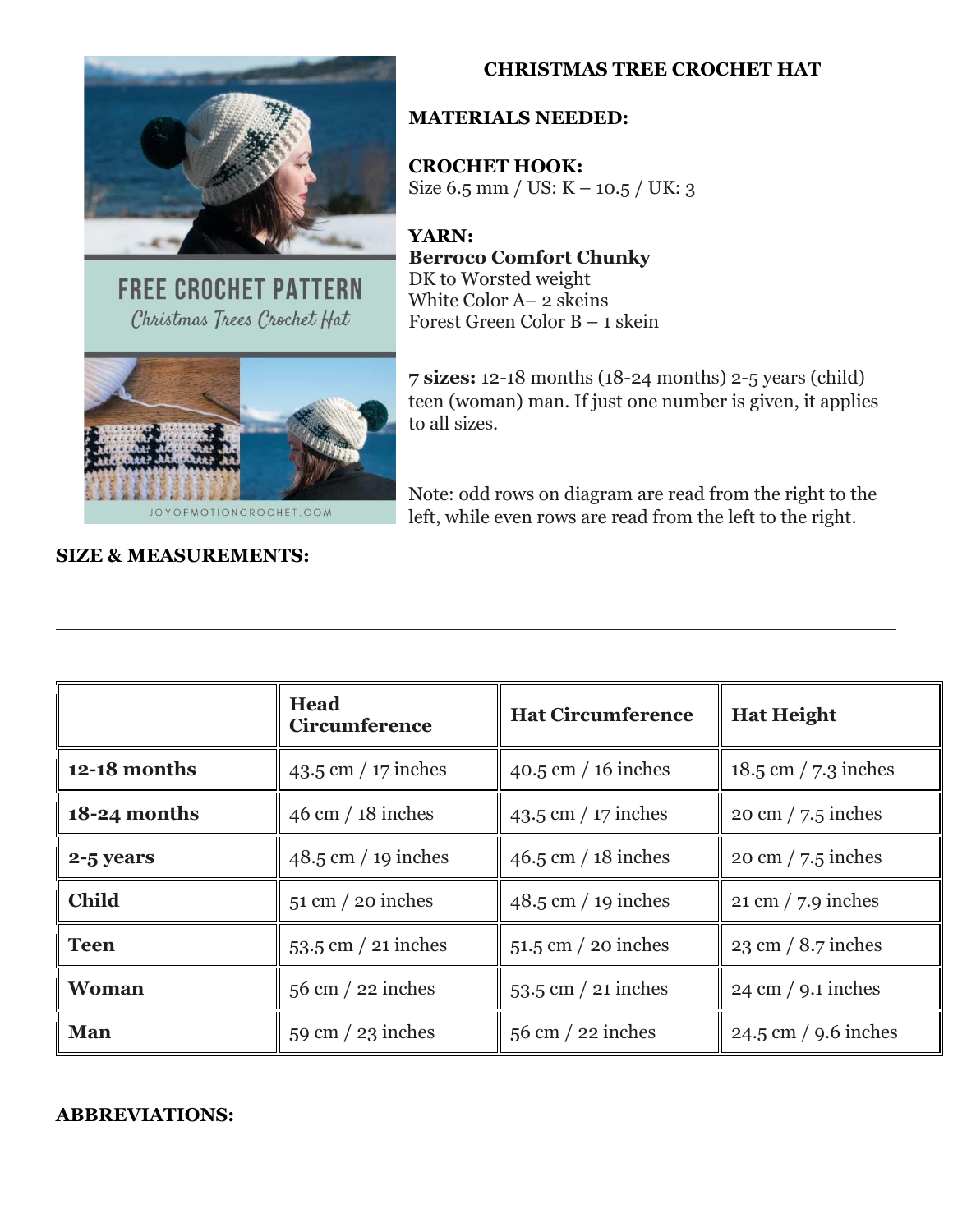BPdc = back post double [crochet](https://joyofmotioncrochet.com/how-to-crochet-the-front-post-and-back-post-double-crochet-stitch) [\(tutorial\)](https://joyofmotioncrochet.com/how-to-crochet-the-front-post-and-back-post-double-crochet-stitch/)  $CA = color A$  (white pictured)

 $CB = color B$  (green pictured)

 $Ch = chain(s)$  [\(tutorial\)](https://joyofmotioncrochet.com/beginners-guide-to-crochet-part-1/) dc = double [crochet](https://joyofmotioncrochet.com/how-to-crochet-the-double-crochet-stitch/) [\(tutorial\)](https://joyofmotioncrochet.com/how-to-crochet-the-double-crochet-stitch/) FPdc = front post double [crochet](https://joyofmotioncrochet.com/how-to-crochet-the-front-post-and-back-post-double-crochet-stitch) [\(tutorial\)](https://joyofmotioncrochet.com/how-to-crochet-the-front-post-and-back-post-double-crochet-stitch/) Rep = repeat

Sc = single [crochet](https://joyofmotioncrochet.com/the-beginners-guide-to-crochet-part-2/) [\(tutorial\)](https://joyofmotioncrochet.com/the-beginners-guide-to-crochet-part-2/)  $St = stitch (es)$ 

## **FRONT POST DOUBLE CROCHET (FPdc):**

Yo, insert your hook from front to back between the prev st & the st you're working, & bring it to the front again between the st you're working & the next st, yo & pull up a loop, you have 3 loops on the hook, yo & pull through 2 loops, yo and pull through the 2 last loops.

## **BACK POST DOUBLE CROCHET (BPdc):**

Yo, insert your hook from back to front between the previous stitch & the stitch you're working, & bring it to the back again between the stitch you're working & the next stitch, yo & pull up a loop, you have 3 loops on the hook, yo & pull through 2 loops, yarn over and pull through the 2 last loops.

#### **TAPESTRY CROCHET:** SEE HANDOUT INCLUDED WITH THIS PATTERN

## **READING COLOR DIAGRAMS:**

- On odd rows move yarn strands due to color changes on the wrong side, behind the work (furthest from yourself), on even rows keep yarn strands due to color changes in on the wrong side, in front of the work (closest to yourself).
- Please note, that odd rows are read from the right to the left, while even rows are read from the left to the right.
- Grey vertical lines are made to show sizes. Start counting the grey vertical lines from the right, where the first line is for size 12-18 months, the second for size 18-24 months and so on.

#### **CHANGE COLORS:**

When changing from one color to another, you'll never finish the stitch with the color you where working with.

Do all the steps of the stitch, then leave the last step unworked. Yarn over with the color for the next st & pull yarn through. Repeat this every time you change colors to make the color changes look beautiful.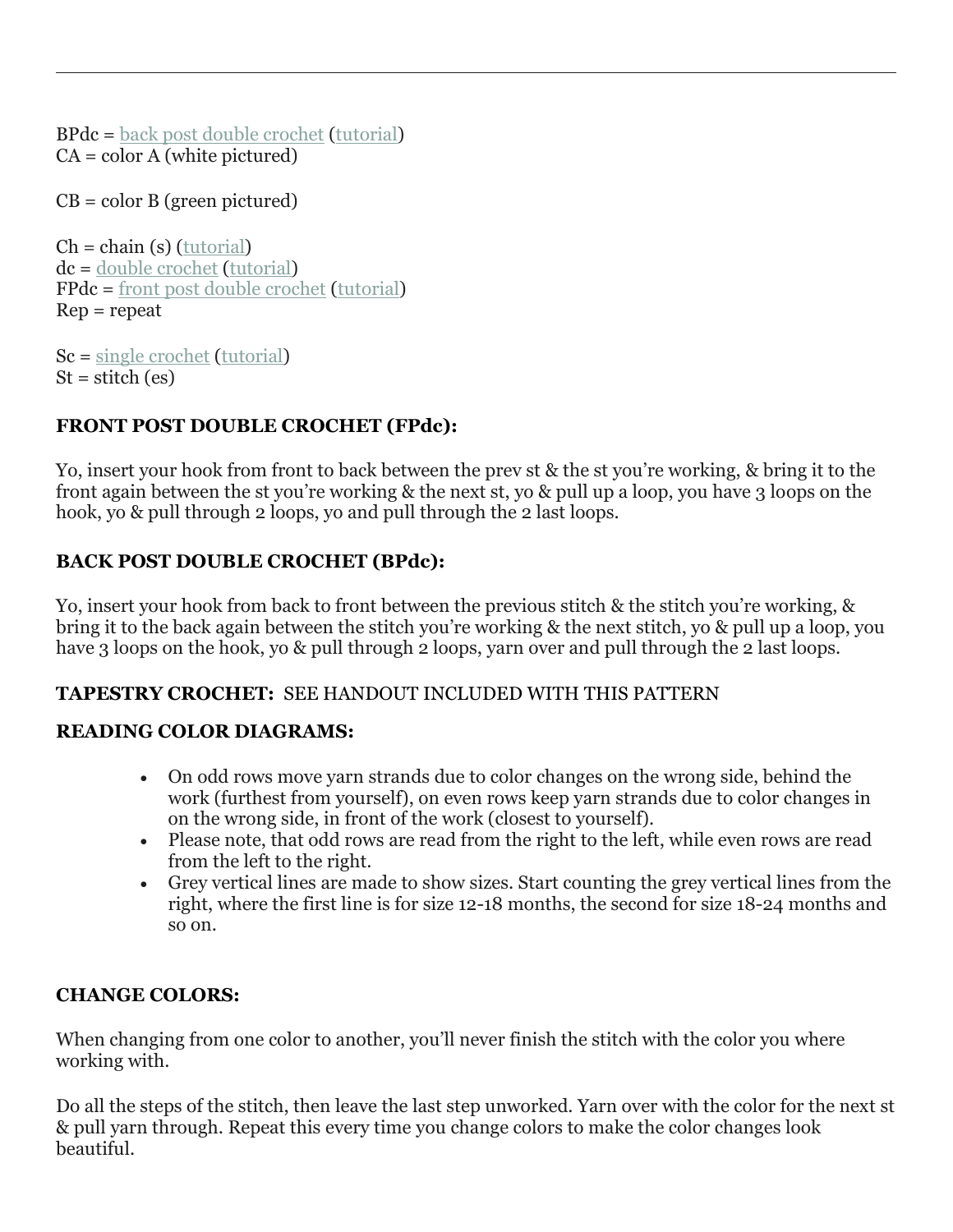## **CHANGE COLOR WHEN THE FIRST & SECOND STITCH ON A ROW HAS DIFFERENT COLORS:**

When the first & second stitch on a row has different colors, you should finish the last stitch on the previous row with the color for the first stitch on the next row.

Then you should do the first chain to start the row with the color for the second stitch on the row you are starting.

## **INSTRUCTIONS:**

This hat is crocheted from the bottom up.

Ch 57 (61) 64 (67) 71 (74) 78 st.

**Row 1 with CA:** Start row in 4th ch from hook, dc 1 in each st until end of row, turn (= 55 (59) 62 (65) 69 (72) 76 st).

**Row 2 with CA:** Ch 2 (counts as 1st st), \*FPdc 1 in next st, BPdc 1 in next st\*, repeat from  $*$ to $*$  until end of row, turn (= 55 (59) 62 (65) 69 (72) 76 st).

**Row 3 with CA:** Rep row 2.

**Row 4 with CA:** Ch 1 (counts as 1st st), sc 1 in next st until end of row, turn (= 55 (59) 62 (65) 69 (72) 76 st).

- You will now start following the diagram below for color changes, starting on row 1 on diagram.
- Each vertical line shows how many stitches each size has, stitch count given horizontally & you should only follow the part to the right of the line that shows your size.
- See more instructions on reading diagrams under the heading "TECHNIQUES YOU WILL NEED".
- Click to open chart in <sup>a</sup> new window to view <sup>a</sup> bigger version of the chart & to zoom.

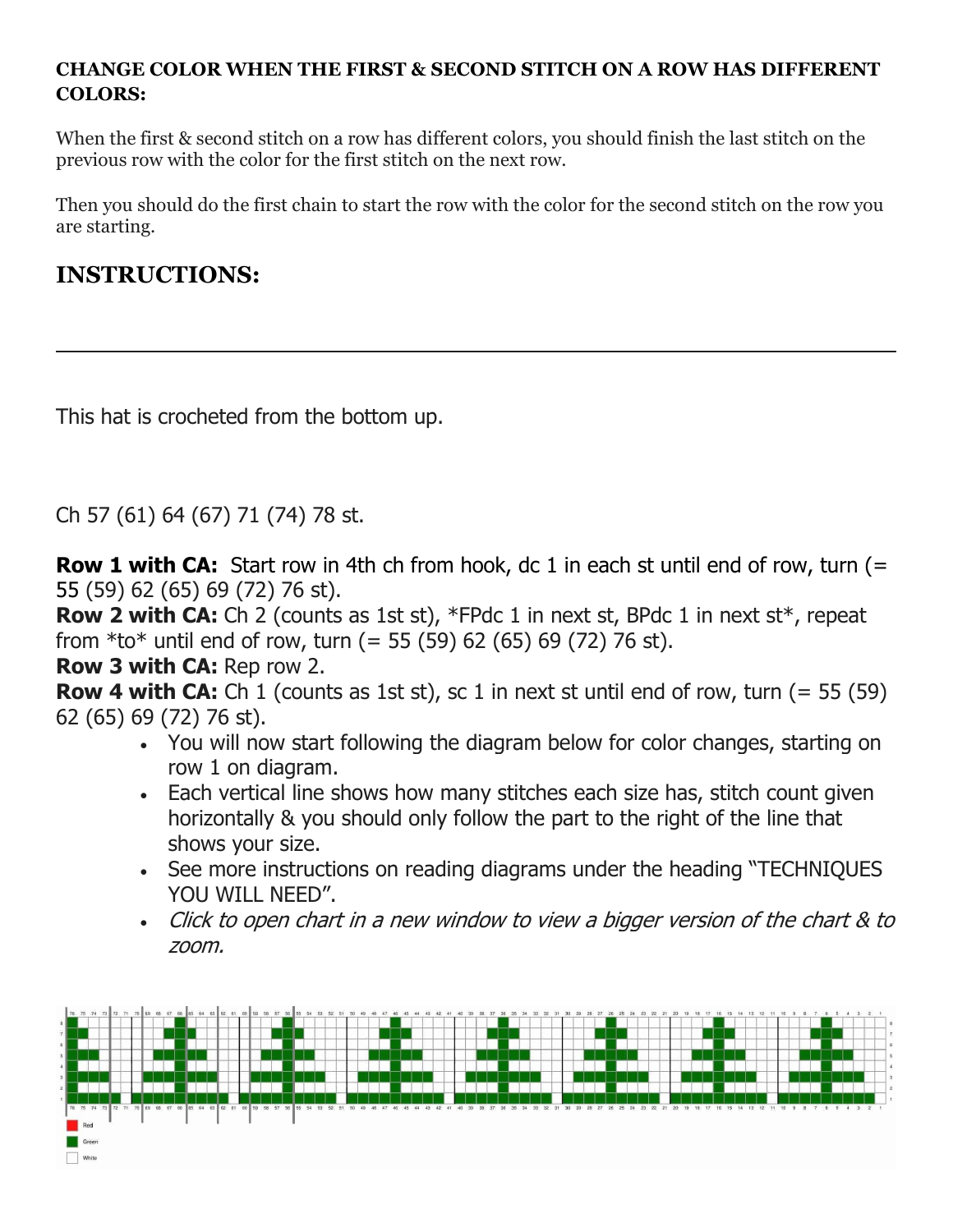**Row 5:** Ch 1 (counts as 1st st), sc 1 in next st until end of row, change colors according to the diagram, turn (= 55 (59) 62 (65) 69 (72) 76 st). You've now worked row 1 of the diagram.

**Row 6 – 12:** Repeat row 5, working row 2-8 on the diagram.

**Row 13 – 30 (32) 32 (34) 37 (38) 39 with CA:** Repeat row 4.

Fasten off & cut yarn.



# **FINISHING:**

- 1. With the wrong side facing. With a needle, seam the side of the beanie, start at the bottom & move up.
- 2. Still working with the needle, pull through the top of every other stitch on the top of the hat with the same yarn, in a way that makes it possible to pull tight after going through those stitches.
- 3. Pull tight & fasten thread.
- 4. Fasten all threads & weave in ends.
- 5. Optional: Make & attach a pom pom.

## **Wear it & have fun!**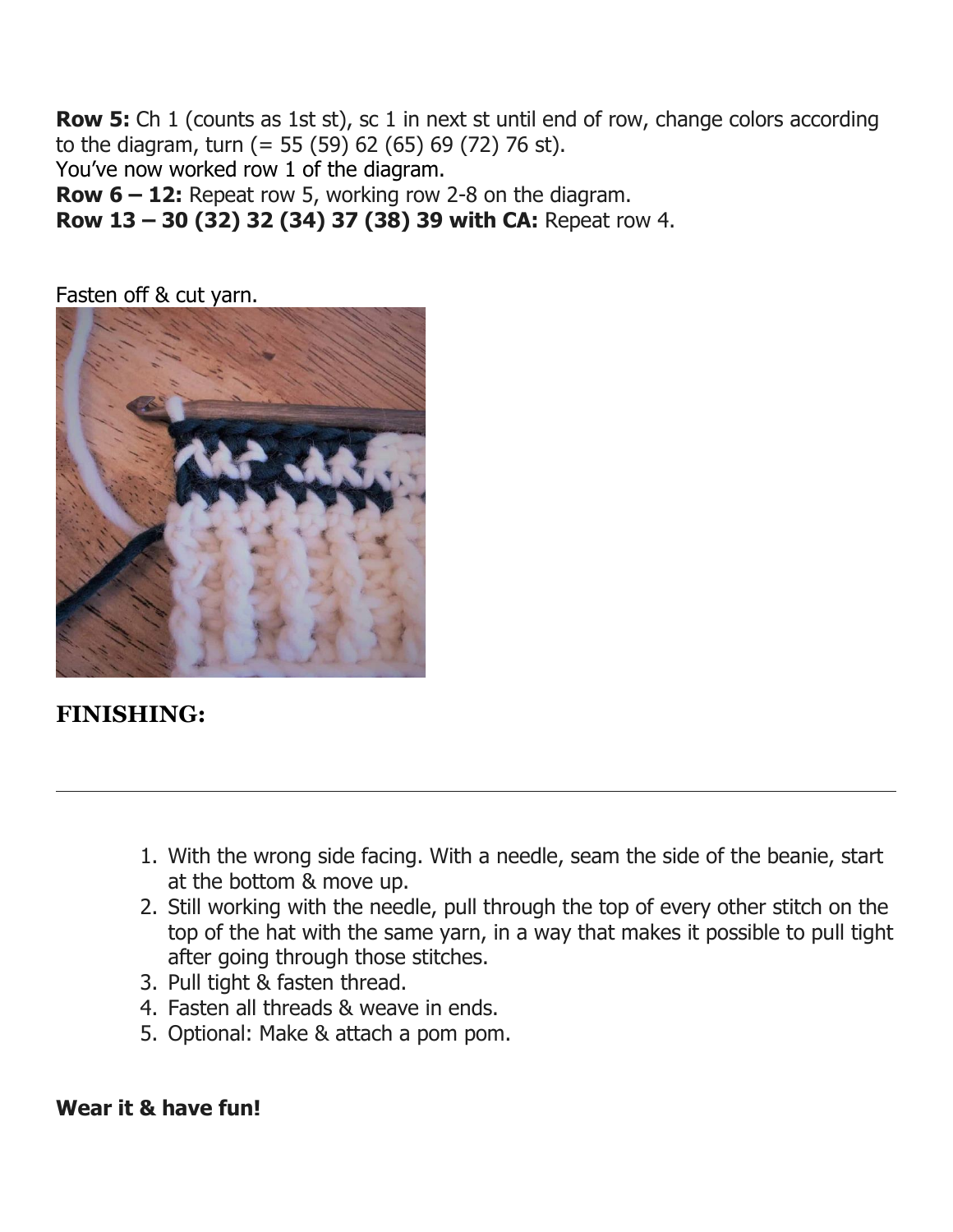#### 4 BASICS OF TAPESTRY CROCHET:

1. Never finish up the last stitch before a color change

When changing colors, the general rule is to not finish up the **last step of the last stitch** before you change colors.

**Pull through the last step with the new color.**



### 2. Work over the yarn

This technique is the same technique as I use for weaving in yarn ends – What you need to do is to crochet "over" the ends – while crocheting. This means that you let the yarn tail follow along with you when crocheting.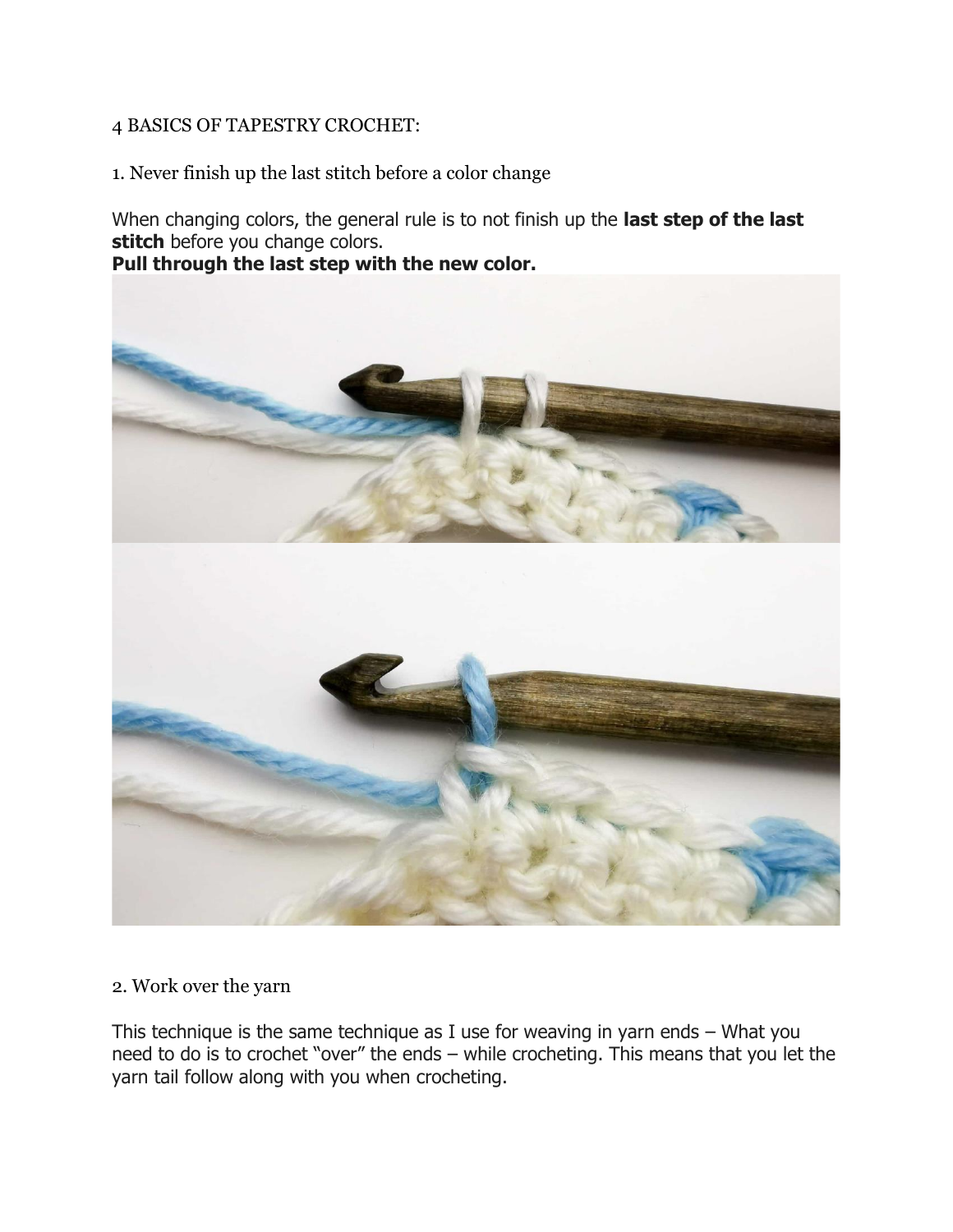You will do the same when you change from the second color back to the first, work over the second color.

**Tip:** When working in rows, notice on what's the front and back of your work. Let the yarn lay towards the back of the work when working over it on the right side. The same when working on the wrong side, but then it should lay closer to you.



3. Follow a stitch chart

A tapestry stitch chart is read like this:

- One square is one stitch.
- One color on the chart represents the color worked.
- **If you are working in rows:** Read the chart from right to left, then left to right, every other row.
- **If you are working in rounds:** Always read the chart from right to left.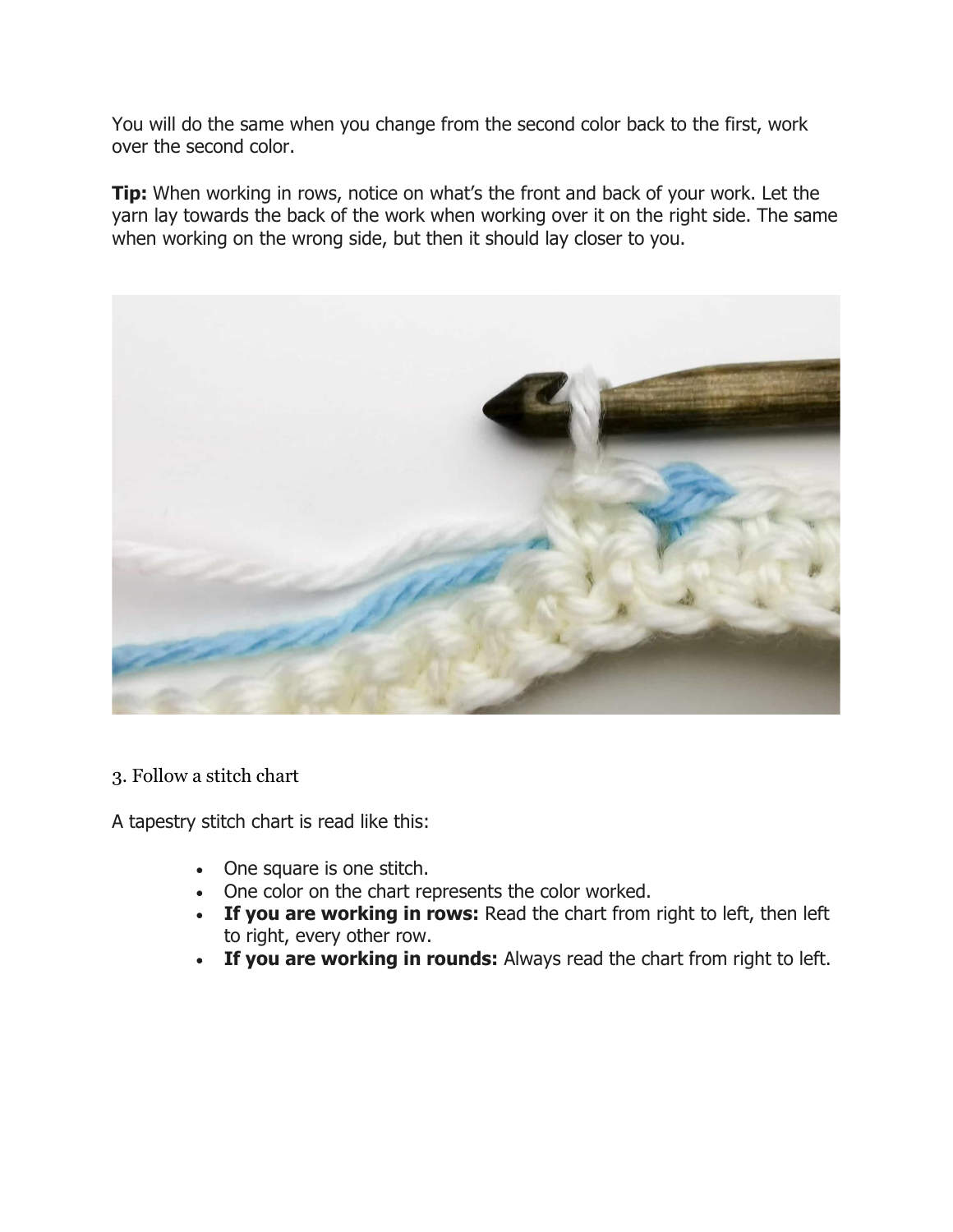

*Showing an example of a tapestry crochet stitch chart. Notice that the black box shows the stitches and rows you're actually repeating. In this chart you have white stitches on both ends to make the edge look more cohesive.*

4. Leave yarn tails strategically when working in rows:

When following a chart when working tapestry crochet, I recommend leaving yarn tails strategically.

You might think that sounds complex, but it's not.

What I mean is that you only work over the yarn if you need the yarn later on that row. If not you can leave it right below where you need it on the next row.

Make sure you leave it on the front of the work, so it's behind when you turn your work and start working the next row.